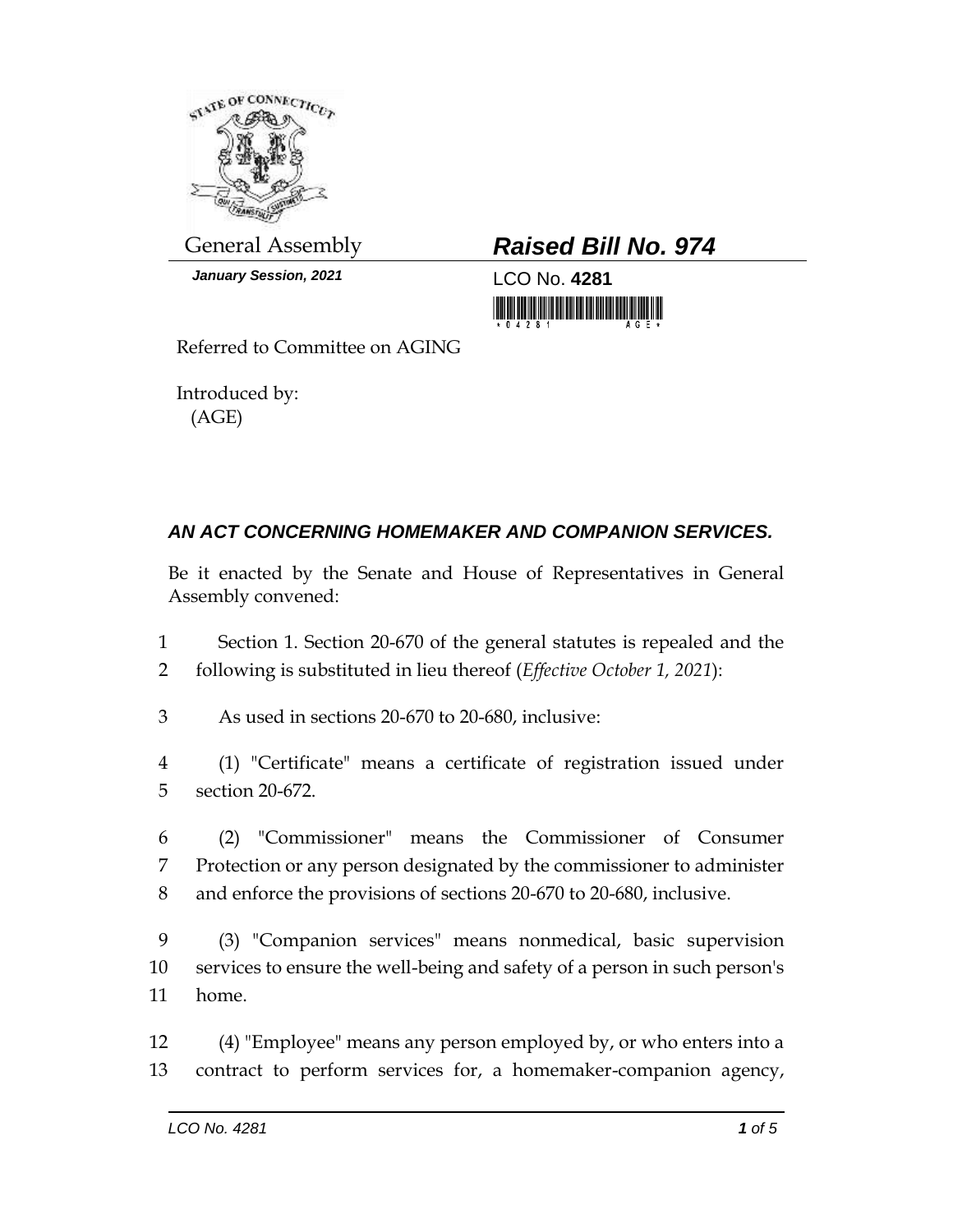including, but not limited to, temporary employees, pool employees and persons treated by such agency as independent contractors.

 (5) "Comprehensive background check" means a background investigation of a prospective employee performed by a homemaker-18 companion agency or a registry, that includes:  $(A)$  A review of any 19 application materials prepared or requested by the agency or registry and completed by the prospective employee; (B) an in-person interview of the prospective employee; (C) verification of the prospective employee's Social Security number; (D) if the position applied for within 23 the agency or registry requires licensure on the part of the prospective employee, verification that the required license is in good standing; (E) a check of the registry established and maintained pursuant to section  $54-257$ ; (F) a review of criminal conviction information obtained through a search of current criminal matters of public record in this state based on the prospective employee's name and date of birth; (G) if the prospective employee has resided in this state less than three years prior 30 to the date of the application with the agency <u>or registry</u>, a review of criminal conviction information from the state or states where such prospective employee resided during such three-year period; and (H) a 33 review of any other information that the agency or registry deems necessary in order to evaluate the suitability of the prospective employee for the position.

 (6) "Homemaker services" means nonmedical, supportive services that ensure a safe and healthy environment for a person in such person's home, such services to include assistance with personal hygiene, cooking, household cleaning, laundry and other household chores.

 (7) "Homemaker-companion agency" means (A) any public or private organization that employs one or more persons and is engaged in the business of providing companion services or homemaker services, or (B) any registry. "Homemaker-companion agency" shall not include a home health care agency, as defined in subsection (d) of section 19a-490, or a home health aide agency, as defined in subsection (e) of section 19a-490.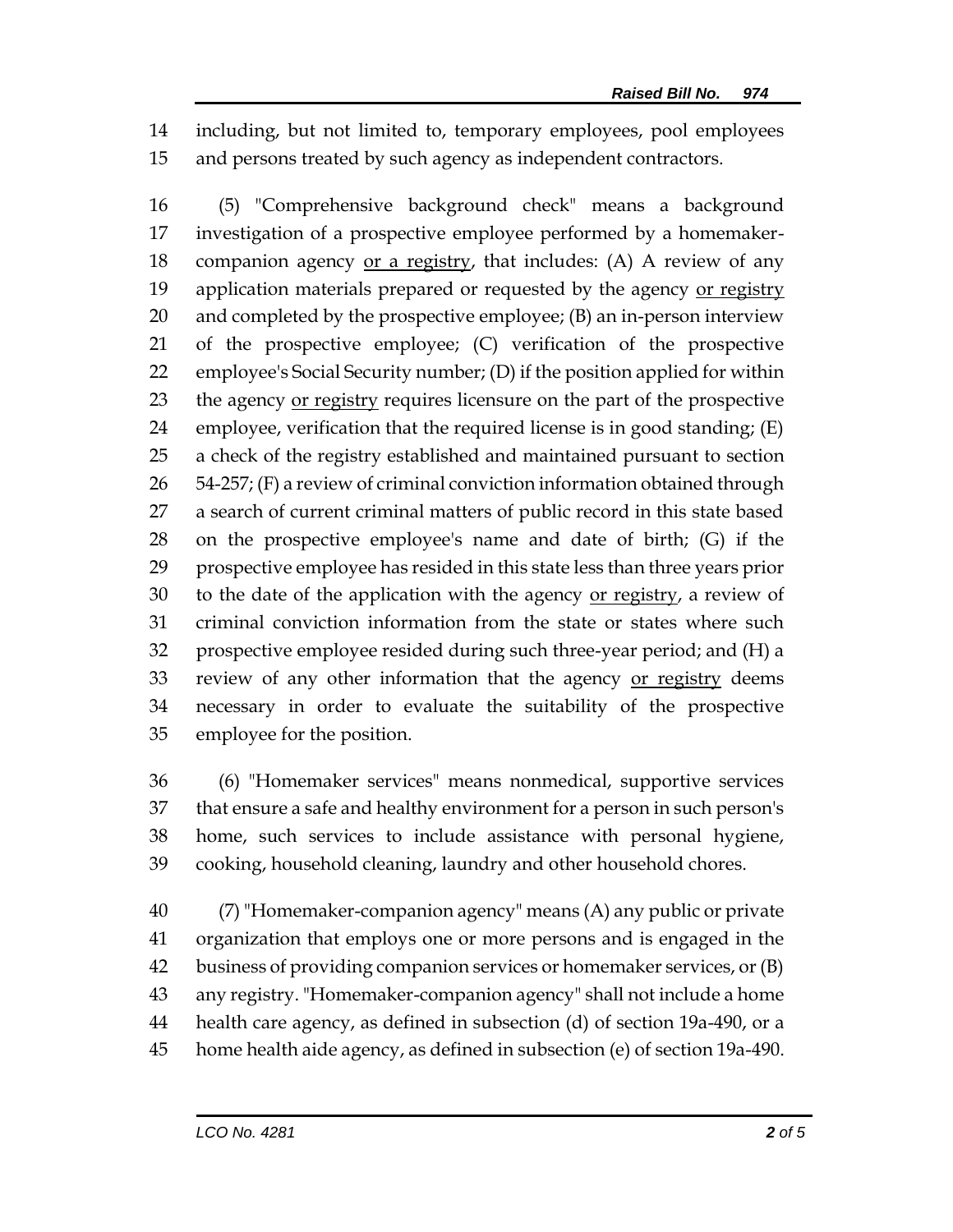(8) "Registry" means any person or entity engaged in the business of supplying or referring an **[**individual**]** employee to or placing an **[**individual**]** employee with a consumer to provide homemaker or companion services provided by such **[**individual**]** employee, when the **[**individual**]** employee providing such services is either (A) directly 51 compensated <u>as an employee</u>, in whole or in part, by the consumer, or (B) treated, referred to or considered by such person or entity as an independent contractor.

- (9) "Service plan" means a written document provided by a homemaker-companion agency to a person utilizing services provided by such agency, that specifies the anticipated scope, type, frequency and duration of homemaker or companion services that are to be provided by such agency for the benefit of the person.
- Sec. 2. Section 20-679a of the general statutes is repealed and the following is substituted in lieu thereof (*Effective October 1, 2021*):

 (a) A registry that supplies, refers or places an **[**individual**]** employee with a consumer shall provide the consumer with a written notice, to be signed by the consumer, specifying the legal liabilities of such registry to the **[**individual**]** employee supplied or referred to or placed with the consumer. Such notice shall be given to the consumer before the commencement of services and such services shall not commence until the registry receives a signed copy of the notice from the consumer, unless a bona fide emergency exists and such registry details the specific nature of the emergency on a form approved by the department and signed by the consumer or an authorized representative of the consumer. If a bona fide emergency exists, the registry shall provide such notice not later than four calendar days after the date on which it supplies, refers or places an **[**individual**]** employee with a consumer. If the registry maintains an Internet web site, a sample of the notice shall be posted on such Internet web site.

 (b) Each notice provided to a consumer pursuant to subsection (a) of this section shall be written in boldface type and plain language and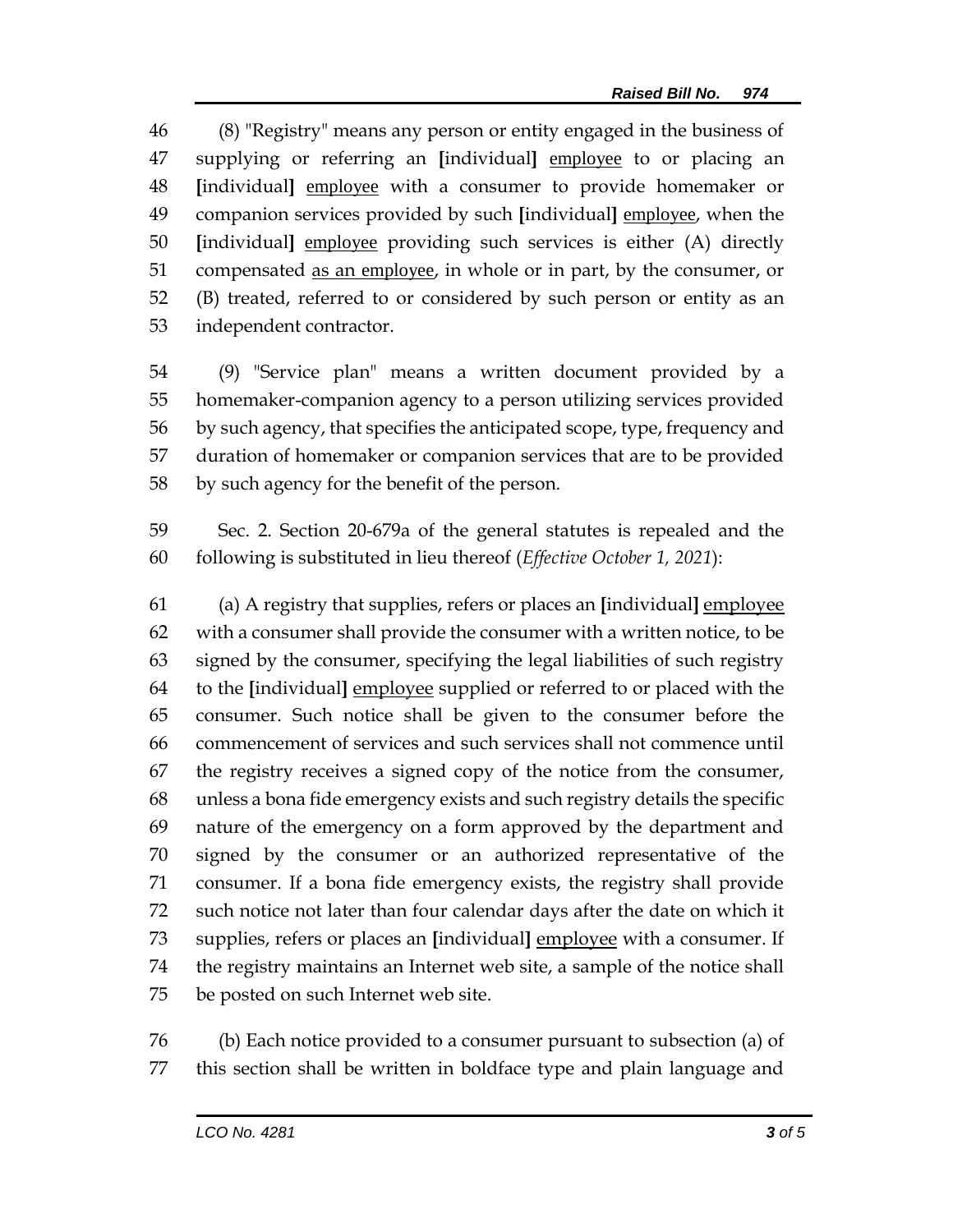shall comply with the plain language standard detailed in section 42- 152. Such notice shall include a statement identifying the registry as an employer, joint employer, leasing employer or nonemployer, as applicable, along with a statement advising the consumer he or she may be considered an employer under law and, if that is the case, the consumer may be **[**held**]** (1) responsible for the payment of federal and state taxes, Social Security, overtime and minimum wage, unemployment, workers' compensation insurance payments and any other applicable payment required under state or federal law; (2) 87 responsible to report compensation paid to employees to the Internal Revenue Service; and (3) legally liable for work-related injuries, including that employees shall be covered by workers' compensation insurance or other form of insurance. The notice shall also include a statement that the consumer should consult a financial, legal, accounting or tax professional if he or she is uncertain **[**about his or her responsibility for the payment of such taxes or payments**]** regarding his or her responsibilities for employees.

 (c) For purposes of this section, a homemaker-companion agency that supplies, refers or places an independent contractor with a consumer for the provision of companion or homemaker services shall be considered a registry, as defined in section 20-670, and shall be required to provide the consumer with a notice pursuant to subsection (a) of this section.

 Sec. 3. Section 305 of public act 19-117 is repealed and the following is substituted in lieu thereof (*Effective from passage*):

 For purposes of this section "covenant not to compete" means any contract or agreement **[**that restricts the right of an individual to provide**]** between an individual and a homemaker-companion agency, registry or provider of home health services prohibiting such individual from providing homemaker, companion or home health services **[**(1) in any geographic area of the state for any period of time, or (2)**]** to a specific individual, or for a competing homemaker-companion agency, 109 registry or provider of home health services, but does not include any private contract or agreement not to solicit or accept solicitation from